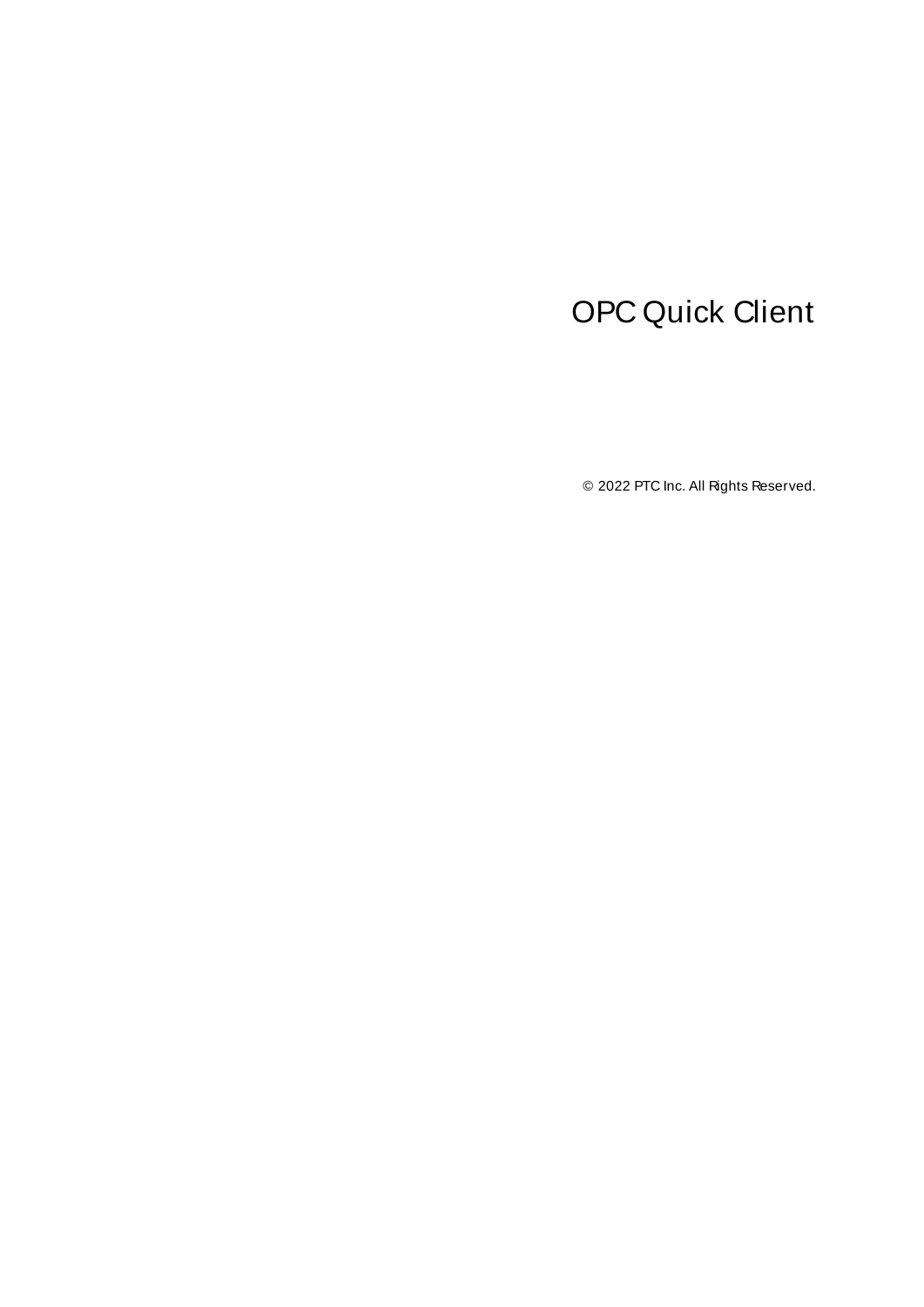# <span id="page-1-0"></span>Table of Contents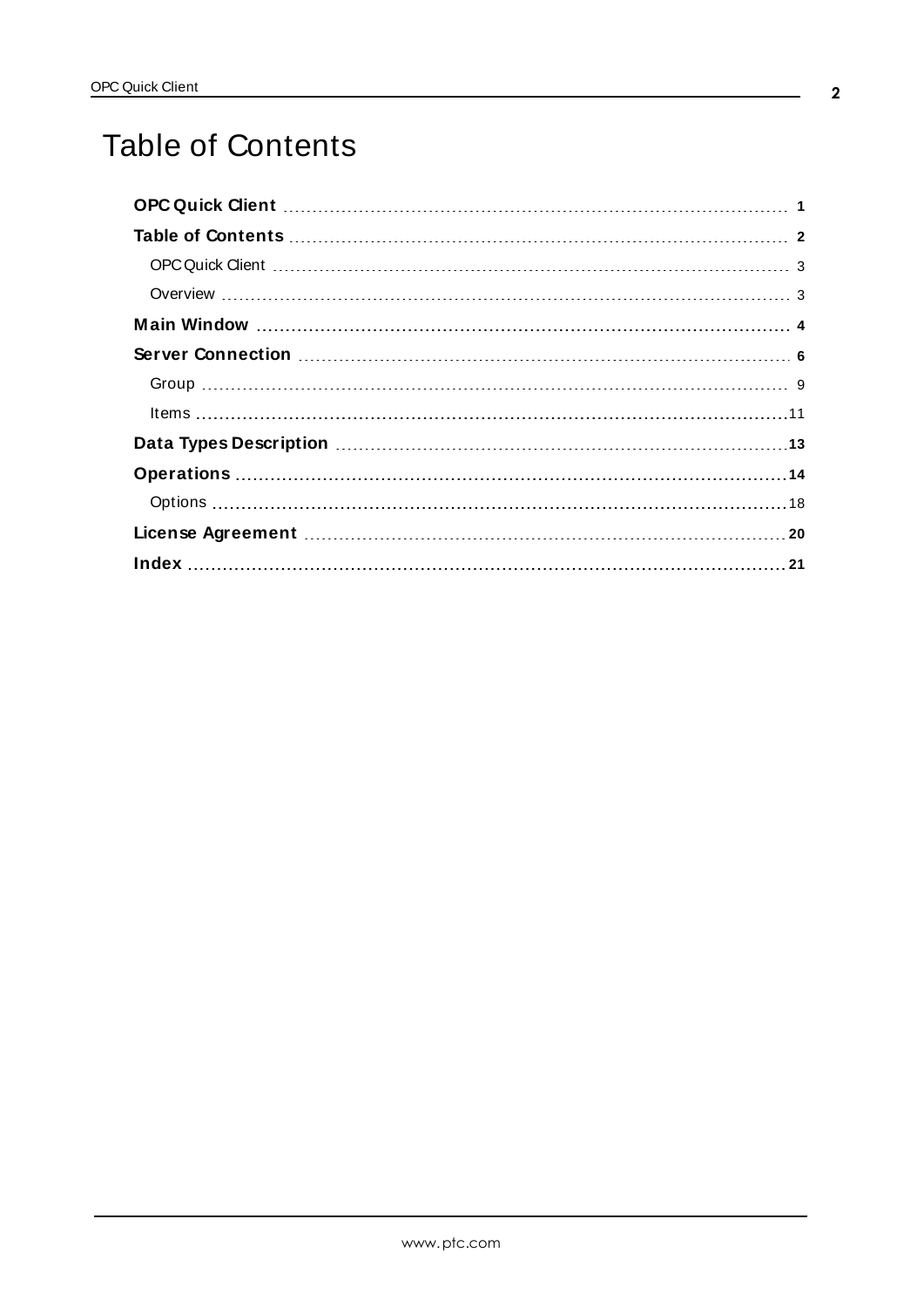# <span id="page-2-0"></span>**OPC Quick Client**

Help version 1.042

### **CONTENTS**

**[Overview](#page-2-1)** What is the OPC Quick Client and how is it used?

**M ain [Window](#page-3-0)** What does the OPC Quick Client do?

#### **Server [Connection](#page-5-0)**

How do I connect to a server and start receiving data?

#### **[Operations](#page-13-0)**

What type of operations can I perform?

#### **License [Agreement](#page-19-0)**

It is recommended that users review the license agreement.

## <span id="page-2-1"></span>**Overview**

The OPC Quick Client assists in the testing and development of the OPC Data Access 1.0 and 2.0 servers. It supports both local and remote OPC server connections. Remote connections are handled through the operating system's DCOM interface.

**Note:** The OPC Quick Client does not fully support OPC DA 3.0.

### **Client Preparation**

For information on how to prepare the client, follow the instructions below.

- 1. To start, create a server connection (which will be used to connect to an OPC server).
- 2. Next, add a group to the connection that contains varying properties (such as update rate, dead band and time bias).
- 3. Add items to the individual groups. The groups contain properties such as an initial active state, data type, and access path.

**Note:** Active items will automatically receive data change notifications. The current value and quality will be displayed in the Item View.

**See Also: [Server](#page-5-0)**, **[Group](#page-8-0)**, and **[Items](#page-10-0)**.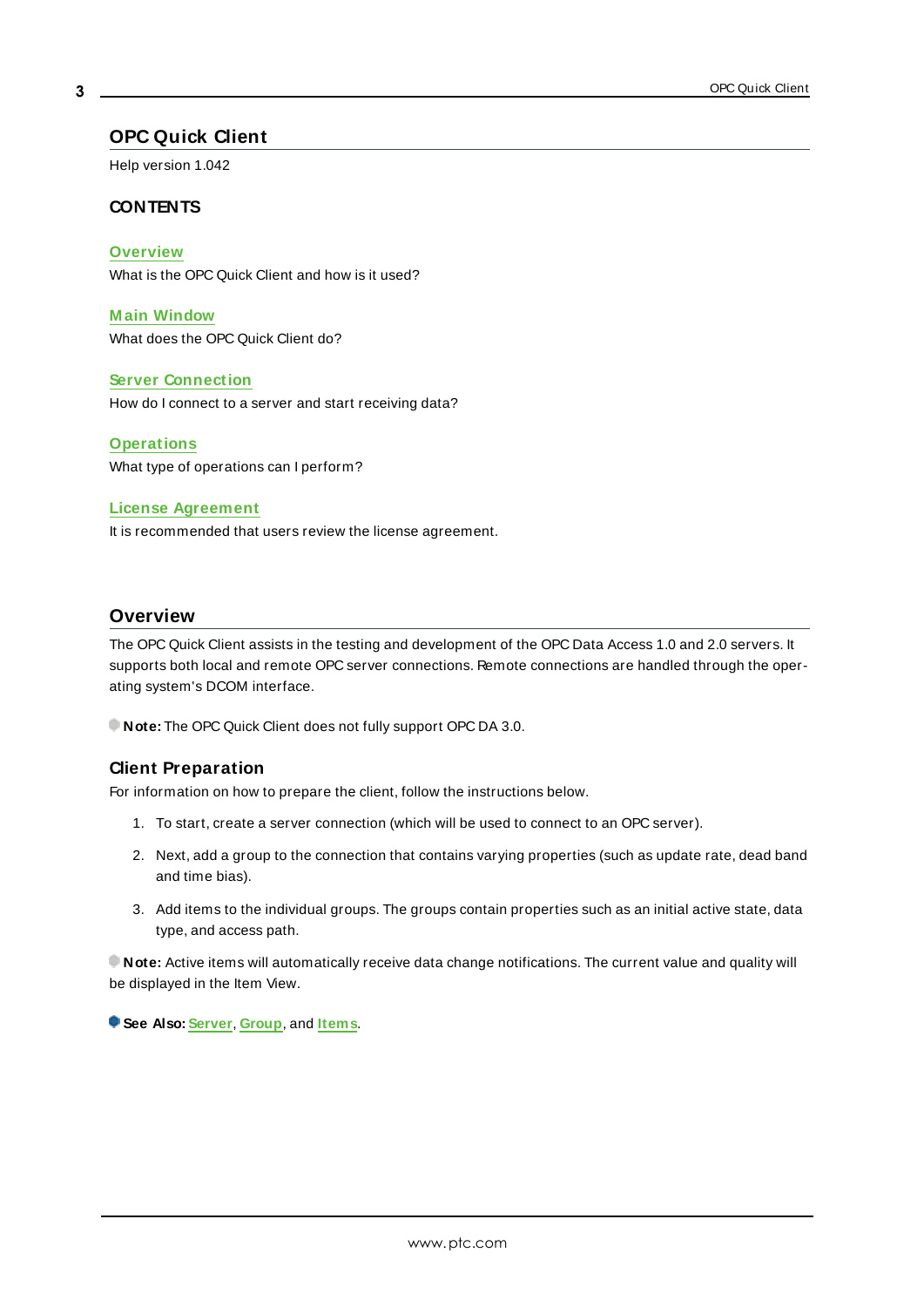### <span id="page-3-0"></span>**Main Window**

The following image is a view of the application.

| OPC Quick Client - Untitled *<br>@ <sub>C</sub> |                                                    |                |                | E<br>$\Box$   | x       |
|-------------------------------------------------|----------------------------------------------------|----------------|----------------|---------------|---------|
| File<br>View<br>Help<br>Edit<br>Tools           |                                                    |                |                |               |         |
| ℅<br>首盛春园<br>e u                                | 嘞<br>$E \times$                                    |                |                |               |         |
| □ a CompanyName.ServerName                      | Item ID                                            | Data Type      | Value          | Timestamp     | Quality |
| GroupA                                          | Channel1.Device1. Description                      | String         |                | 09:18:23.794  | Good    |
| <b>GroupB</b>                                   | Channel1.Device1. DeviceId                         | String         | 1              | 09:18:23.794  | Good    |
| <b>Group</b> C                                  | Channel1.Device1. Enabled                          | <b>Boolean</b> | 1              | 09:18:23.794  | Good    |
| CompanyName.ServerName<br>白 - 露                 | Channel1.Device1. Error                            | <b>Boolean</b> | 0              | 09:18:23.794  | Good    |
| —‱ Group D                                      | Channel1.Device1. NoError                          | <b>Boolean</b> | 1              | 09:18:23.794  | Good    |
|                                                 | Channel1.Device1. ScanMode                         | String         | <b>UseClie</b> | 09:18:23.794  | Good    |
|                                                 | Channel1.Device1. ScanRateMs                       | <b>DWord</b>   | 1000           | 09:18:23.794  | Good    |
|                                                 | Channel1.Device1._Simulated                        | <b>Boolean</b> | 0              | 09:18:23.794  | Good    |
|                                                 |                                                    |                |                |               |         |
| Date<br>Time                                    | Event                                              |                |                |               |         |
| 4/5/2012<br>9:18:24 AM                          | Added group 'GroupD' to 'CompanyName.ServerName2'. |                |                |               |         |
| Ready                                           |                                                    |                |                | Item Count: 8 |         |

# **Title Bar**

The Title Bar displays the name of the loaded project file. An asterisk (\* ) following the name indicates that it has been modified.

# **Toolbar**

- C Creates a new project.
- $\mathbb{E}$  Opens an existing project from disk.
- Saves the current project to disk.
- Creates a new server connection.
- Creates a new group.
- Creates a new item.
- Edits the properties of the selected server, group, or item.
- Cuts the current selection to the clipboard.
- $\Box$  Copies the current selection to the clipboard.
- Pastes the server, group, or items from the clipboard.
- $\times$  Deletes the current selection.

#### **Group Window**

The Group window manages a list of server connections along with their group objects. To display a menu of options applicable to the server / group, right-click on it. To display the property sheet for the server / group, double-click on it. For more information, refer to **[Server](#page-5-0)** and **[Group](#page-8-0)**.

### **Item Window**

The Item window displays a list of item information for the selected group. To display a menu of options applicable to the item, right-click on it. To display the properties dialog for the item, double-click on it. For more information, refer to **[Items](#page-10-0)**.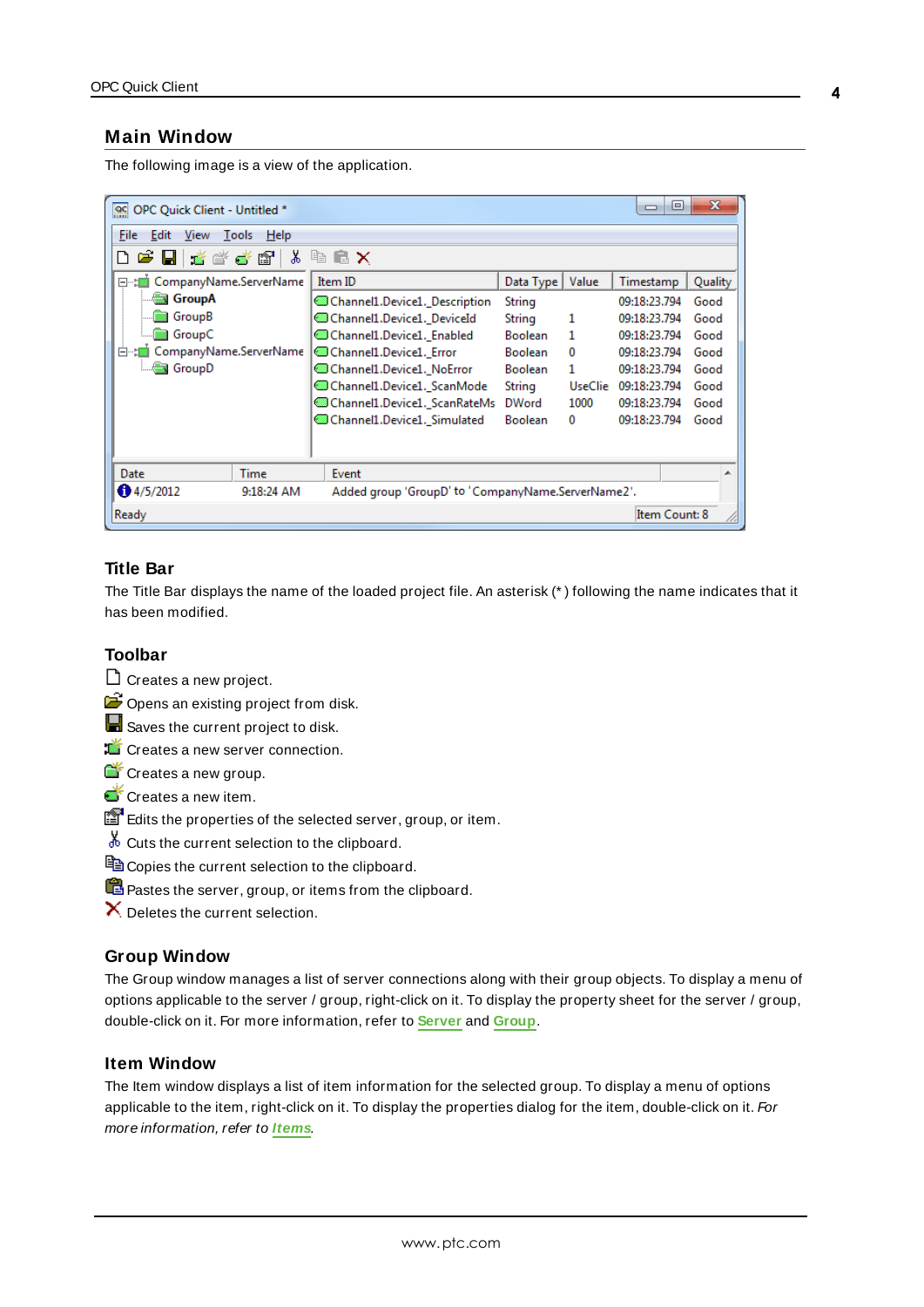**Note**: Clicking on the Item ID column heading will cause the item list to be sorted based on the Item ID. To change column widths, click and drag the header for the desired column to the left or right end of the header button until the column is the desired size.

# **Message Log**

The Message Log window logs status messages generated by the application. As with the Item window, the column headers may be resized. This window does not support sorting.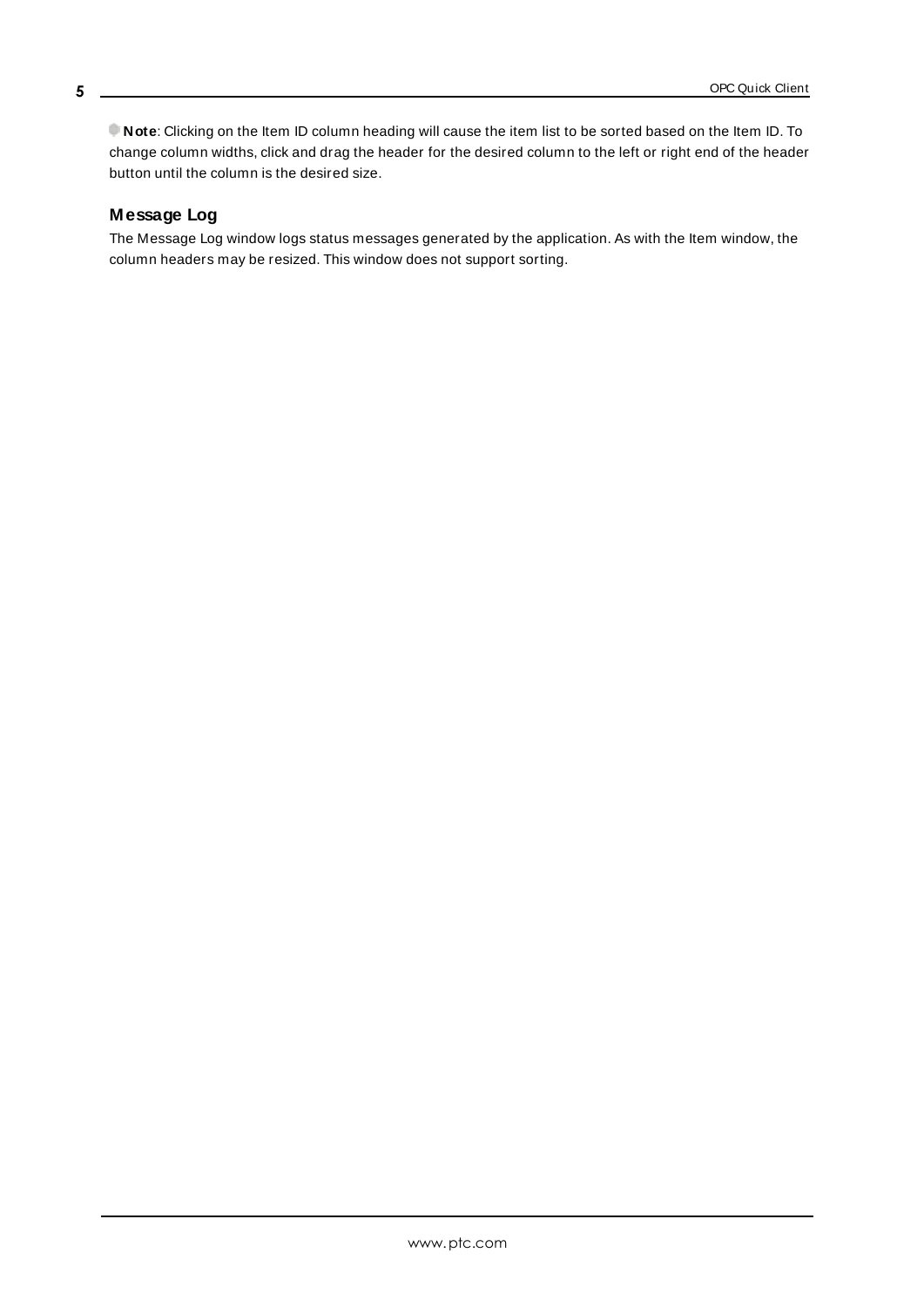### <span id="page-5-0"></span>**Server Connection**

A server connection provides a link between an OPC server and this client. Groups are added through this connection. To create a new server connection, click **Edit** | **New Server Connection**. Alternatively, click the **New Server** toolbar button.

| <b>Server Properties</b>                               |                 |               | x     |
|--------------------------------------------------------|-----------------|---------------|-------|
| General                                                |                 |               |       |
| 日 黒 Local Machine<br><b>Server</b><br>由 Remote Machine |                 |               |       |
| $Proof$ ID:                                            | Server          |               |       |
| Remote Machine Name:<br>Connection Type:               | <b>C</b> InProc | $\circ$ Local | ⊙ Any |
|                                                        | OK              | Cancel        | Help  |

<span id="page-5-1"></span>**Prog ID**: This parameter specifies the Prog ID of the OPC Server to which the client will connect. Use the tree display to browse for registered servers. The Prog ID field can be automatically updated by double-clicking on any registered server.

<span id="page-5-2"></span>**Remote Machine Name**: This parameter specifies the name of the machine on which the OPC server resides. This field should be left blank if the server is located on the same machine as the client.

**Connection Type**: This parameter specifies the type of connection the client should establish with the OPC server on the local machine. The options are **InProc**, **Local**, or **Any**. If the server is registered as InProc, then an InProc connection is attempted; otherwise, a Local connection will be attempted. This option is not available when connecting to a remote machine.

#### **Server Properties**

Once the client makes a successful connection to a server, the Server Properties dialog may be invoked by clicking **Edit** | **Properties**.

#### **Status**

The Status tab is the default display, and details the server's current status.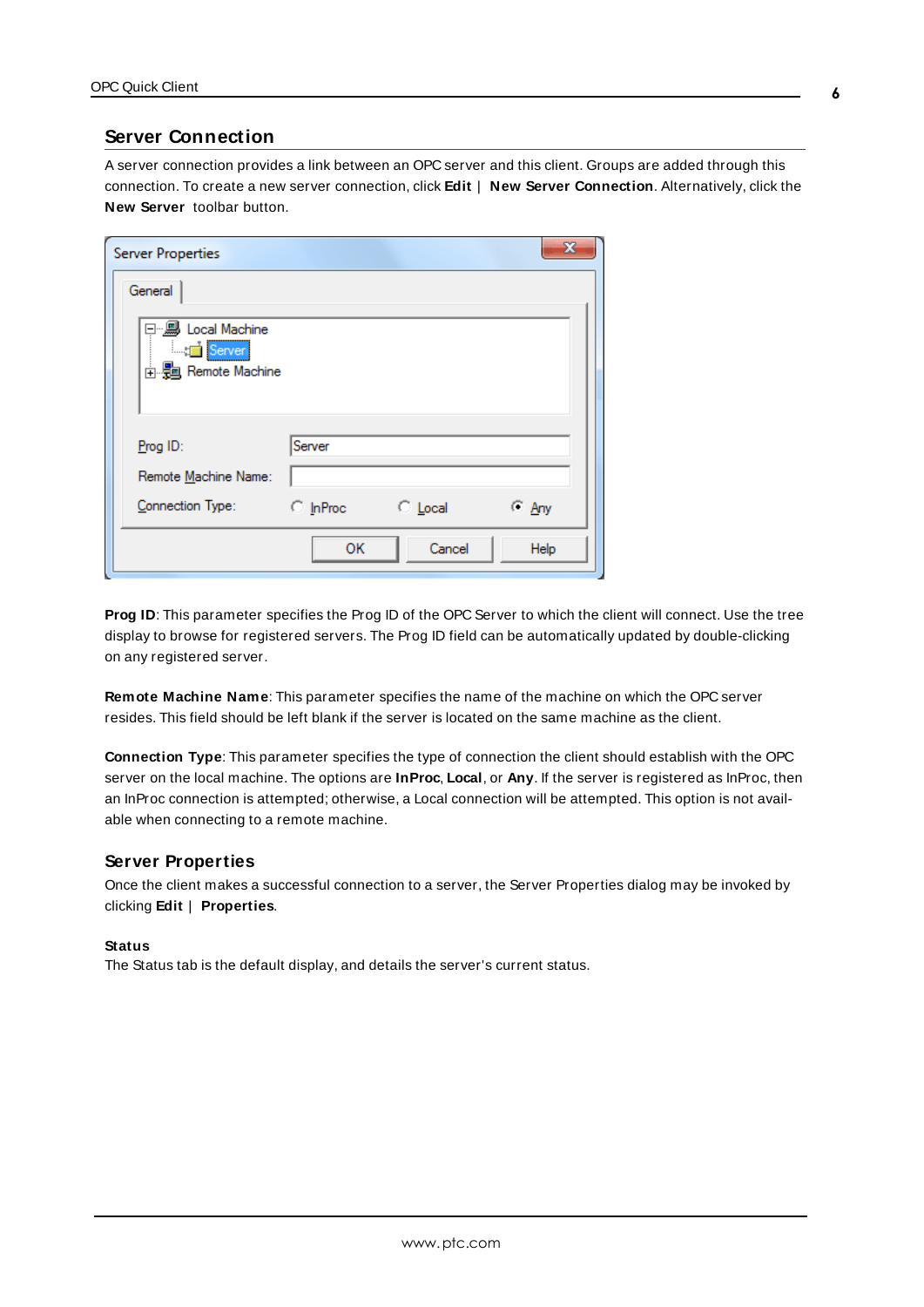| <b>Server Properties</b>                                                                                                                                                                                                                                                                                                                                                                                         | ж                    |
|------------------------------------------------------------------------------------------------------------------------------------------------------------------------------------------------------------------------------------------------------------------------------------------------------------------------------------------------------------------------------------------------------------------|----------------------|
| [Status] Interfaces   Identification<br>ProgID:<br>Server<br>Vendor:<br><vendorname><br/>Start Time:<br/>11:08:16:301<br/>11:21:21:158<br/>Current Time:<br/>11:21:21:050<br/>Last Update Time:<br/>Server State:<br/>Running<br/>Group Count:<br/>3<br/><math>\frac{5}{7}</math><br/>Major Version:<br/>Minor Version:<br/>55<br/><b>Build Number:</b><br/>Any (InProc/Local)<br/>Connection Type:</vendorname> |                      |
|                                                                                                                                                                                                                                                                                                                                                                                                                  | OK<br>Cancel<br>Help |

The client queries the server's status and obtains the following information:

| <b>Status Item</b>  | <b>Description</b>                                                                                              |
|---------------------|-----------------------------------------------------------------------------------------------------------------|
| Prog ID             | The Prog ID of the OPC Server to which the client will connect.                                                 |
| Vendor              | A string that specifies vendor-specific information.                                                            |
| <b>Start Time</b>   | Time at which the server was started.                                                                           |
| <b>Current Time</b> | Current time as recognized by the server.                                                                       |
| Last Update<br>Time | Time that the server sent the last data update to the client on this connection.                                |
| Server State        | The current state of the server. Valid states are Running, Failure, No Configuration, Sus-<br>pended, and Test. |
| Major Version       | Major version of the server software.                                                                           |
| Minor Version       | Minor version of the server software.                                                                           |
| <b>Build Number</b> | Build number of the server software.                                                                            |
| Connection<br>Type  | Type of connection with the server. This connection may be inproc, local, or any that the<br>OS chooses.        |

#### **Interfaces**

The Interfaces tab lists the interfaces that are required at the server level. Interfaces that are not required are considered optional. The Supported column states which interfaces are supported.

**7**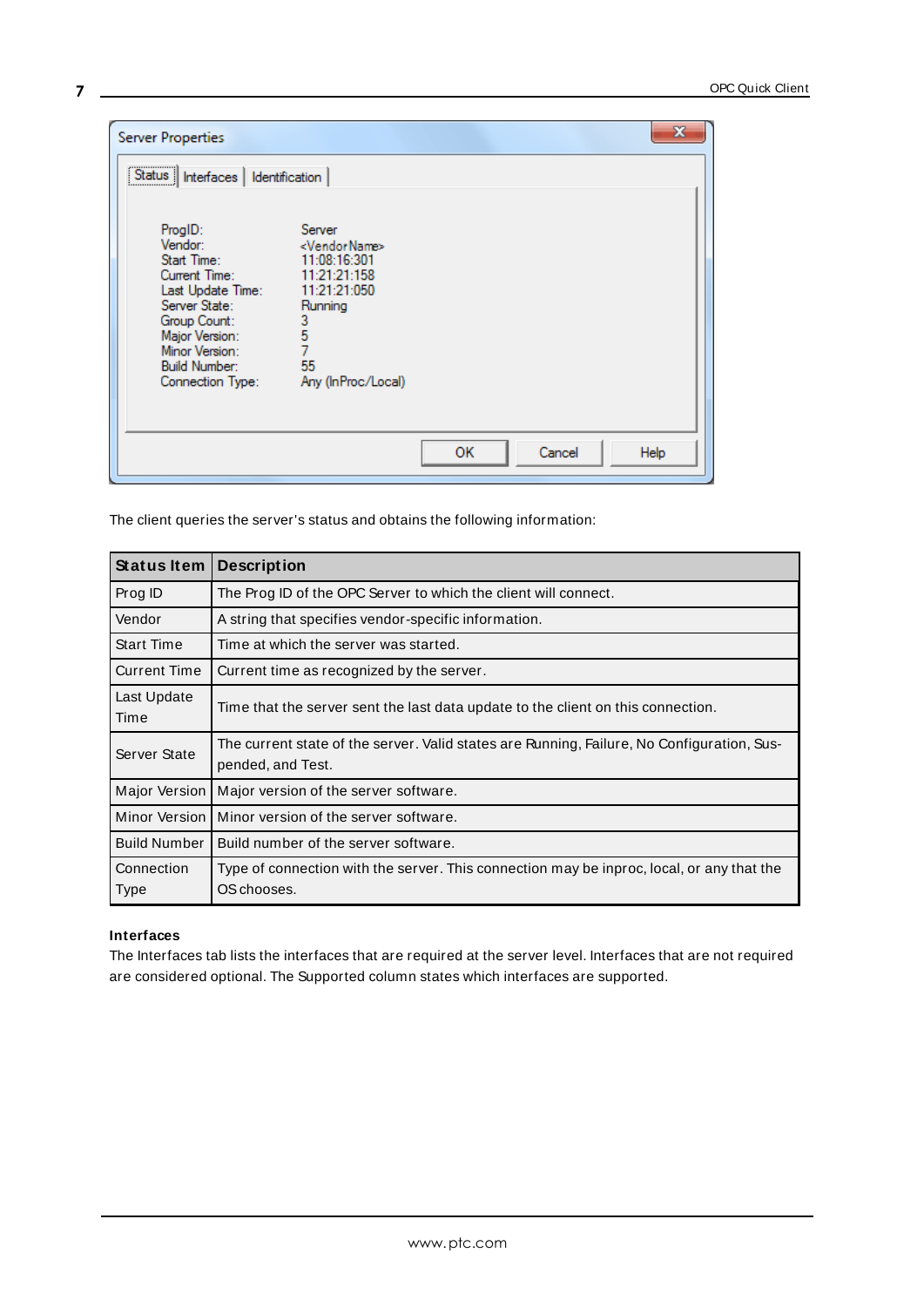| <b>Server Properties</b><br>Status   Interfaces   Identification<br>Interface | Versions   | Required | Supported | x    |
|-------------------------------------------------------------------------------|------------|----------|-----------|------|
| <b>IOPCServer</b>                                                             | 1x. 2x. 3x | Yes      | Yes       |      |
| <b>IPersistFile</b>                                                           | 1x. 2x. 3x | No       | No        |      |
| IOPCBrowseServerAddressSpace                                                  | 1x.2x      | No       | Yes       |      |
| <b>IOPCServerPublicGroups</b>                                                 | 1x, 2x     | No       | No        |      |
| <b>IOPCItemProperties</b>                                                     | 2x         | Yes      | Yes       |      |
| <b>IOPCCommon</b>                                                             | 2x.3x      | Yes      | Yes       |      |
| IConnectionPointContainer                                                     | 2x.3x      | Yes      | Yes       |      |
| <b>IOPCBrowse</b>                                                             | 3x         | Yes      | Yes       |      |
| <b>IOPCItemIO</b>                                                             | 3x         | Yes      | Yes       |      |
|                                                                               |            | OK       | Cancel    | Help |

#### **Identification**

The Identification tab allows users to enter an optional name to identify the client to the server. The default client name is "Quick Client".

| <b>Server Properties</b>                                                      | X    |
|-------------------------------------------------------------------------------|------|
| Status   Interfaces   Identification                                          |      |
| Enter a name that the server can use to identify this client:<br>Quick Client |      |
| OK<br>Cancel                                                                  | Help |
|                                                                               |      |

### **Visual / Operational Changes**

When the OPC Quick Client adds, connects, or disconnects a server connection, there will be a change in its appearance. The image that appears to the left of each server connection will change to one of the following:

- The client is connected to the server.
- The client is disconnected from the server.
- The client could not connect to the server (the server may not be properly registered).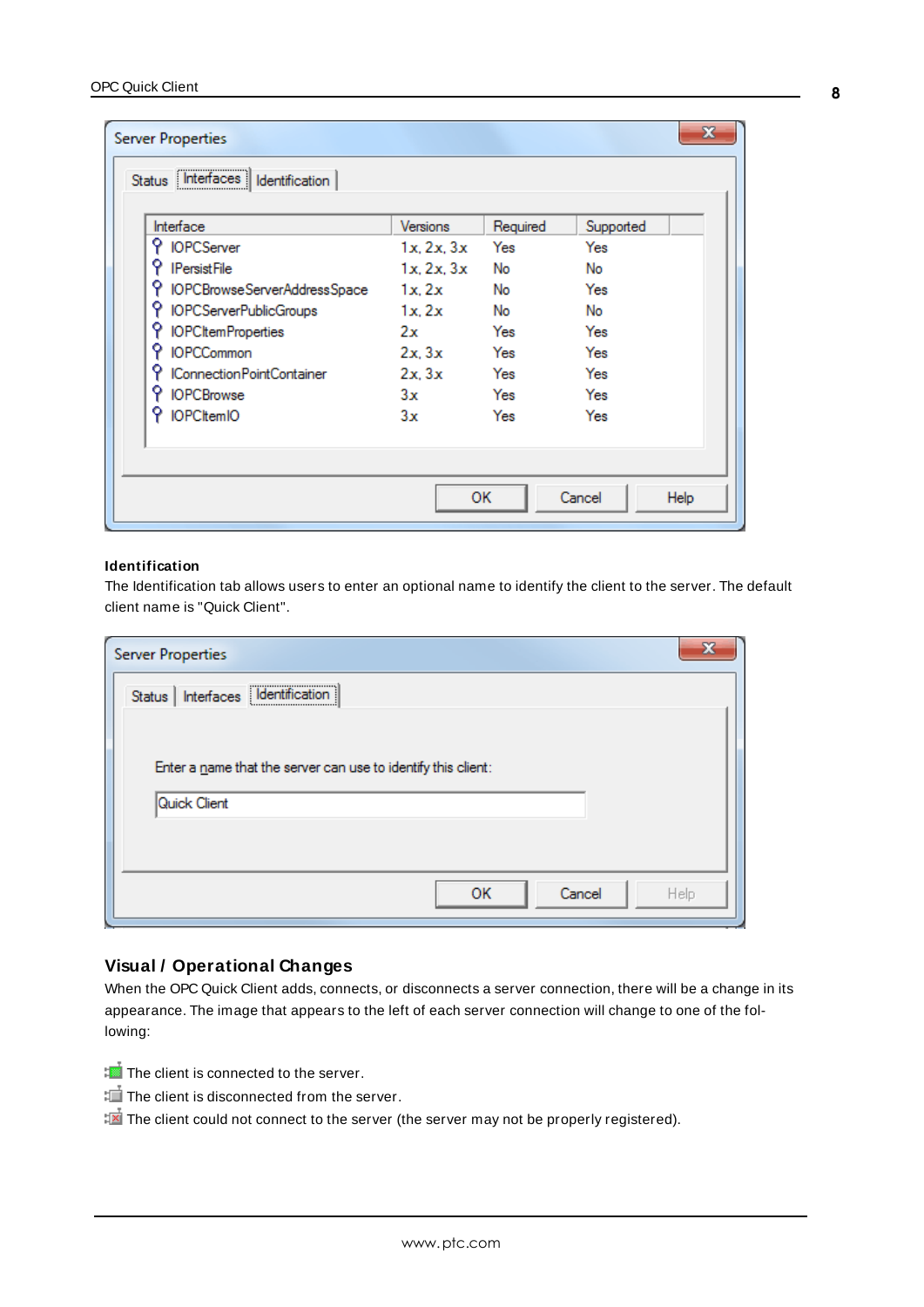### <span id="page-8-1"></span><span id="page-8-0"></span>**Group**

A group is used to organize a collection of items with a common set of properties. The group also specifies several properties, such as group name, update rate, time bias, percent dead band, Language ID, active state, and the data connection type (among others). To create a new group, click **Edit** | **New Group**. Alternatively, click **New Group** in the toolbar.



| <b>Group Properties</b> |             |    |              | $\mathbf{x}$ |
|-------------------------|-------------|----|--------------|--------------|
| General                 |             |    |              |              |
|                         |             |    |              |              |
| Name:                   |             |    |              |              |
| Update Rate (ms.):      | 1000        |    |              |              |
| Time Bias (min.):       | 10          |    |              |              |
| Percent Deadband:       | 10          |    |              |              |
| Language ID:            | 1033        |    |              |              |
| Update Notification:    | OPC 2.0/3.0 |    | Active State |              |
| Keep Alive Rate (ms):   | 10          |    |              |              |
|                         |             |    |              |              |
|                         |             | OК | Cancel       | Help         |

**Name:** This parameter specifies a name that will identify the group. If it is left empty, the OPC server will generate a unique name.

<span id="page-8-3"></span>**Update Rate**: This parameter specifies how often the OPC server will provide updates for changing data. The default setting is 1000 milliseconds.

**Time Bias**: This parameter specifies the time difference between the client/server and the actual device. The information allows the client to convert the timestamp received by the server back to the local time of the device. The default setting is 0 minutes.

**Percent Dead Band**: This parameter specifies the percent change in data required to notify the client of a data change. When scaling is enabled for the item, the required data change will be calculated using the scaled range. When scaling is not enabled for the item, the required data change will be calculated using the full range of the specified data type. The default setting is 0.

**Language ID**: This parameter specifies the language that will be used by the server when returning values as text for operations on this group.

<span id="page-8-2"></span>**Update Notification**: This parameter specifies the method to be used when receiving data change notifications or initiating asynchronous requests. Valid selections are OPC 1.0 (No Timestamp), OPC 1.0 (With

**9**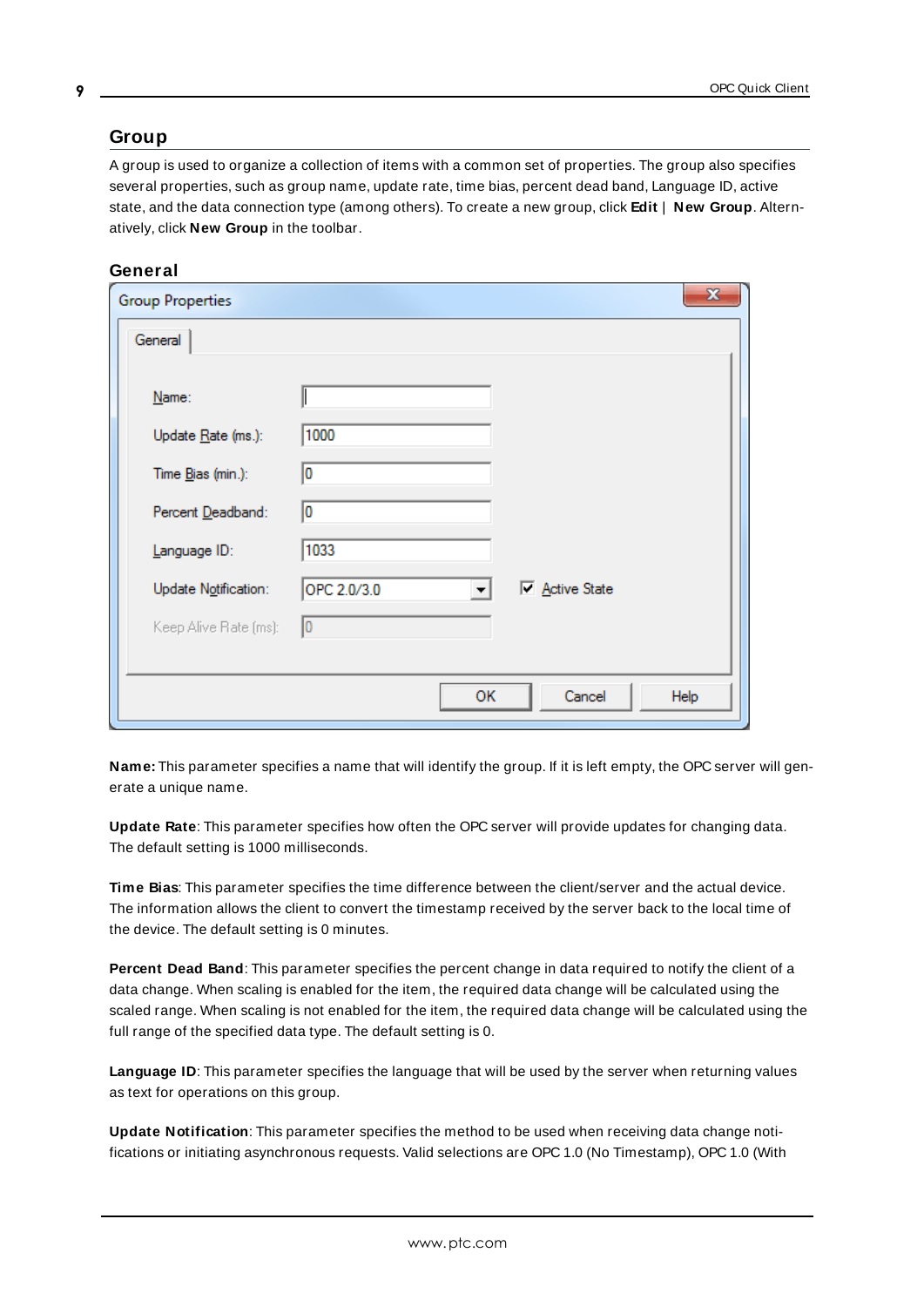Timestamp) and OPC 2.0/3.0. Data Access 2.0/3.0 servers automatically supply timestamps with all data transactions.

**Active State**: This parameter specifies the active state of the group. When the group is active, the client will receive data change updates for all active items at the specified update rate. The default setting is checked.

**Keep Alive Rate**: This parameter specifies the amount of time between keep-alive messages sent from the server to the client. The default setting is 0 milliseconds.

#### **Interfaces**

Once a group has been successfully added to the project, click **Edit** | **Properties** and then select **Interfaces**. This will display the information on the interfaces that are required at the group level.

|            |                         | $\mathbf{x}$  |  |
|------------|-------------------------|---------------|--|
|            |                         |               |  |
| Versions   | Required                | Supported     |  |
| 1x, 2x, 3x | Yes                     | Yes           |  |
| 1x, 2x, 3x | Yes                     | Yes           |  |
|            | Yes                     | Yes           |  |
| 1x         | Yes                     | Yes           |  |
| 1x         | Yes                     | Yes           |  |
| 1x.2x      | No                      | No            |  |
| 2x.3x      | Yes                     | Yes           |  |
| 2x.3x      | Yes                     | Yes           |  |
| 3x         | Yes                     | Yes           |  |
| 3x         | Yes                     | Yes           |  |
| 3x         | No                      | Yes           |  |
| 3x         | Yes                     | Yes           |  |
| 3x         | Yes                     | Yes           |  |
|            |                         |               |  |
|            |                         |               |  |
| ОΚ         | Cancel                  | Help<br>Apply |  |
|            | IOPCPublicGroupStateMgt | 1x, 2x, 3x    |  |

**Note**: Interfaces that are not required are considered optional. The Supported column states which group interfaces are supported by the server.

#### **Visual / Operational Changes**

When the OPC Quick Client adds, activates, or deactivates a group, the appearance of the folder icon will change to one of the following:

**The group is active.** 

 $\blacksquare$  The group is inactive.

 $\boxed{\times}$  The client could not add the specified group to the server connection.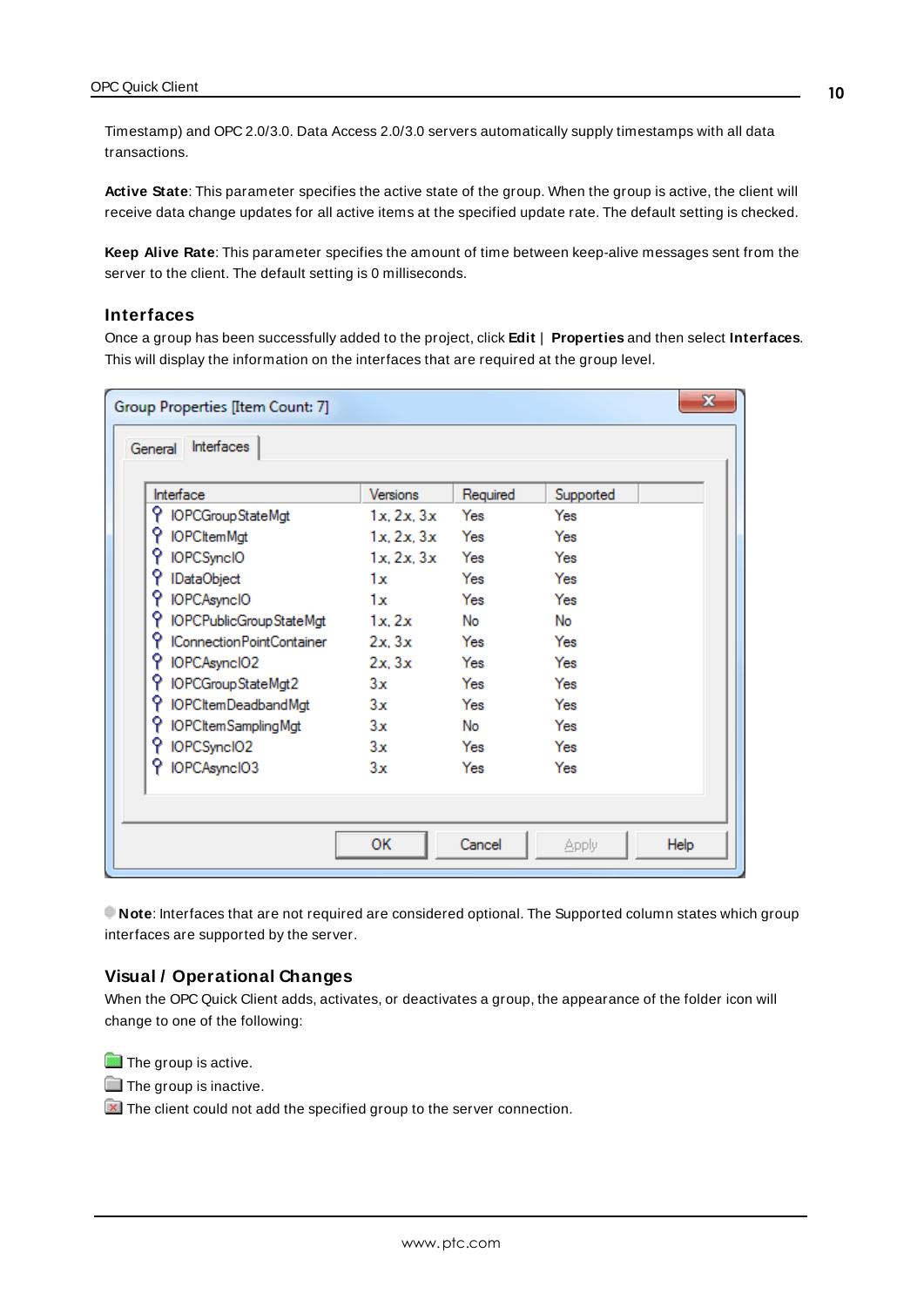### <span id="page-10-1"></span><span id="page-10-0"></span>**Items**

Items represent data that may be accessed via an OPC server. An item specifies the following properties: Item ID, access path, requested data type, and active state. To define an item using the Item Editor dialog, click **Edit** | **New Item**. Alternatively, click **New Item** on the toolbar.

| <b>Add Items</b>                                                                                                                                                                      |                                                                                                        |                 |                   | $\mathbf{x}$       |
|---------------------------------------------------------------------------------------------------------------------------------------------------------------------------------------|--------------------------------------------------------------------------------------------------------|-----------------|-------------------|--------------------|
| Item Properties                                                                                                                                                                       |                                                                                                        |                 |                   | 0K                 |
| Access Path:                                                                                                                                                                          |                                                                                                        |                 |                   | Cancel             |
| Channel1.Device1.Tag_5<br>Item ID:                                                                                                                                                    |                                                                                                        |                 |                   | $He$ lp            |
| Data Type:<br>Native<br>$\overline{\phantom{a}}$                                                                                                                                      |                                                                                                        |                 | $\mathbf{\times}$ |                    |
| ⊽<br>Active                                                                                                                                                                           |                                                                                                        |                 |                   |                    |
| Browsing<br>Branch Filter:<br>×<br><b>D-A</b><br>_System<br>Channel1<br>Statistics<br>$\boxed{+}$<br><b>a</b> System<br>F<br><b>图 Device1</b><br>Ėŀ<br>由 图 _System<br>由 图 _Statistics | Leaf Filter:<br>×<br>∰Tag_1<br>▲<br>Tag_2<br><b></b> ¶Tag_3<br>Tag_4<br>۹<br>Taq 5<br>Tag_6<br>®lTao 7 | Type:<br>Native | Any<br>▼          | Agcess:<br>▼<br>E, |
| п<br>Browse flat address space on selected branch                                                                                                                                     |                                                                                                        |                 |                   | Add Leaves         |
| Validate item before adding it to the list                                                                                                                                            |                                                                                                        |                 |                   | Item Count: 1      |

**Access Path**: This parameter is required by some OPC servers to complete an item definition. To determine whether an access path is needed, refer to the OPC server's help documentation.

**Item ID**: This parameter specifies the OPC server item that will be used to reference data. To determine valid item names for the location in question, refer to the OPC server's help documentation. If the server supports tag browsing, then an item can be selected by using the browse controls.

**Data Type**: This parameter specifies the requested data type that will be used when communicating between the OPC server and the OPC Quick Client. This should be specified to agree with the size and type of the register or memory location that is being addressed. For more information, refer to **Data Types [Descrip](#page-12-0)[tion](#page-12-0)**.

**Active**: This parameter specifies the item's initial active state. It may be changed later. The default setting is checked.

**Browse flat address space on selected branch**: When checked, this option modifies the item list by attaching the channel and device name. The default setting is unchecked.

**Validate item before adding it to the list**: When checked, this option validates the item before it is added to the item list. The default setting is checked.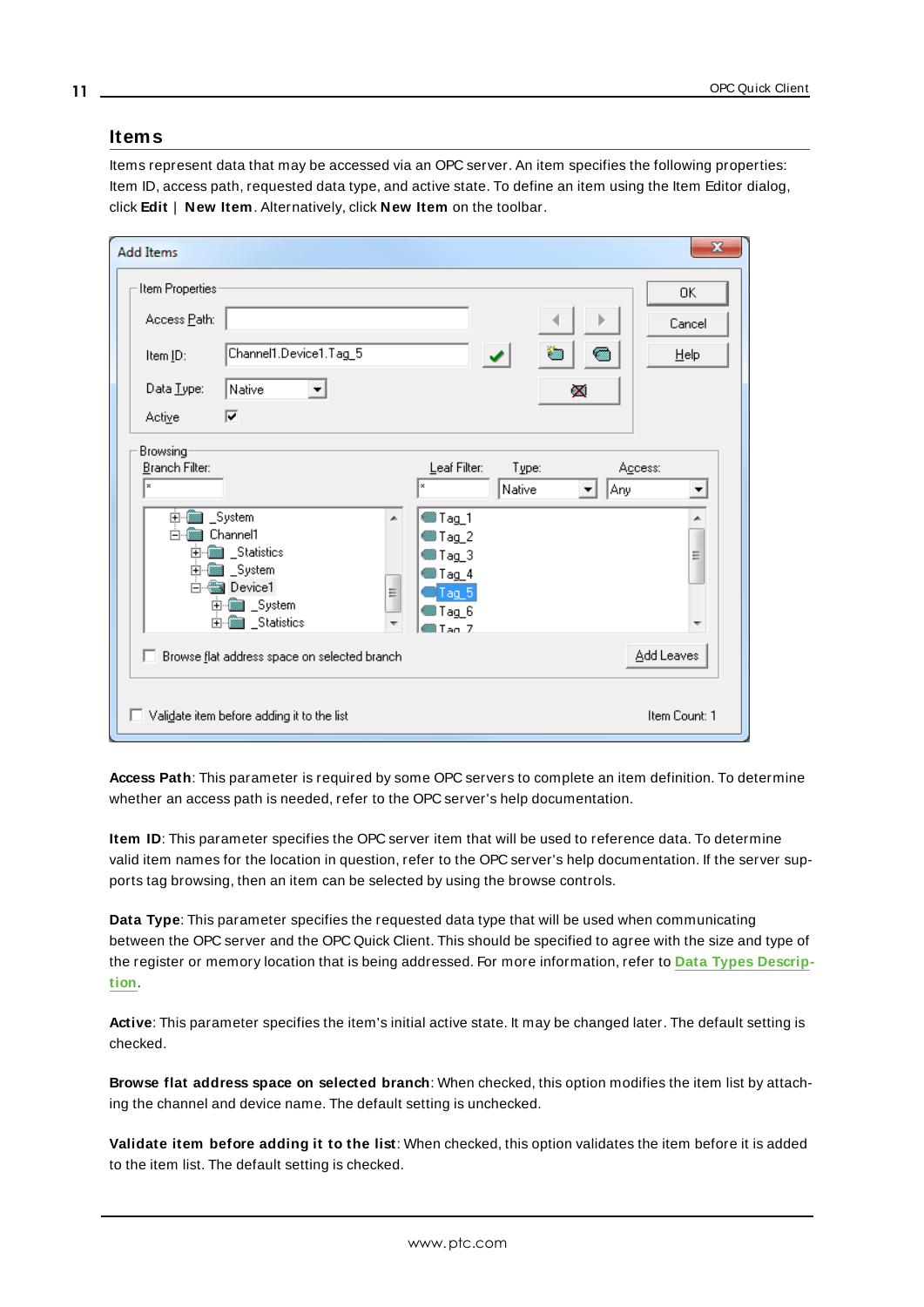**Add Leaves**: When clicked, this button adds the item that is currently selected in the item list to the Item ID field.

# **Button Definitions**

Applies changes to the current tag and fills the dialog with properties of the previous tag in the list.

Applies changes to the current tag and fills the dialog with properties of the next tag in the list. If no next tag exists, the client will attempt to automatically increment the current Item ID.

Creates a new item definition.

Duplicate (decimal, hexadecimal, or octal format) current item definition up to 32,767 items (automatically increments).

Deletes the current item definition.

Validates the current item definition.

### **Browsing**

If the server supports browsing, the browsing controls will be available for use in searching for selected items. Filters can be applied as needed to simplify the search.

### **Visual / Operational Changes**

When the OPC Quick Client adds, activates, or deactivates an item, the appearance of the tag icon will change to one of the following:

The item is active.

- **The item is inactive.**
- The client could not add the specified item to the group.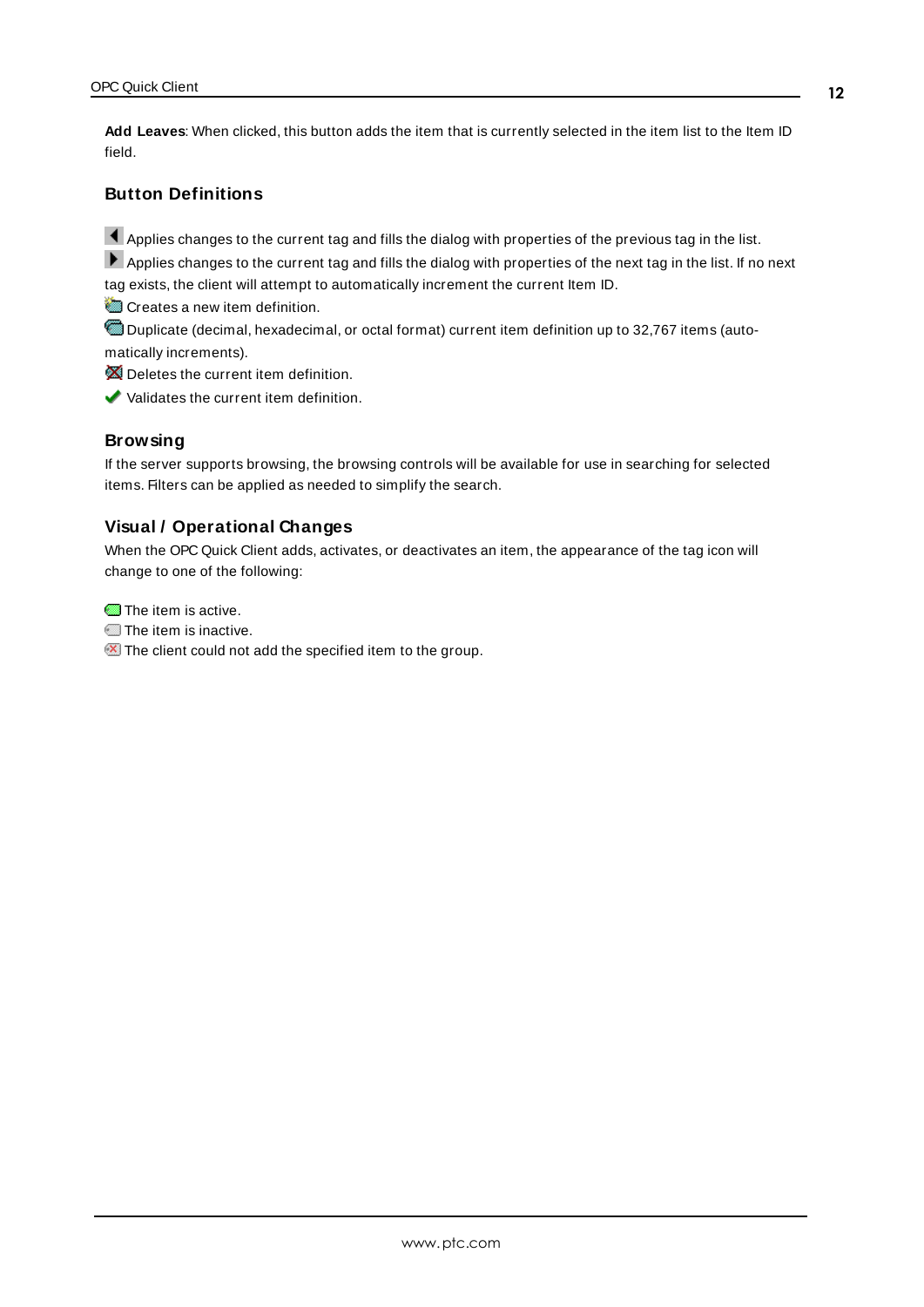# <span id="page-12-0"></span>**Data Types Description**

The OPC Quick Client supports the data types listed in the table below. Their default description is determined by the OPC server.

| <b>Native</b>        | <b>Description</b>                                     |
|----------------------|--------------------------------------------------------|
| Boolean              | Single bit                                             |
| <b>Boolean Array</b> | Single bit array                                       |
| Char                 | Signed 8-bit value                                     |
| Char Array           | Signed 8-bit value array                               |
| <b>Byte</b>          | Unsigned 8-bit value                                   |
| <b>Byte Array</b>    | Unsigned 8-bit value array                             |
| Short                | Signed 16-bit value                                    |
| Short Array          | Signed 16-bit value array                              |
| Word                 | Unsigned 16-bit value                                  |
| Word Array           | Unsigned 16-bit value array                            |
| Long                 | Signed 32-bit value                                    |
| Long Array           | Signed 32-bit value array                              |
| <b>DWord</b>         | Unsigned 32-bit value                                  |
| <b>DWord Array</b>   | Unsigned 32-bit value array                            |
| LLong                | Signed 64-bit value                                    |
| LLong Array          | Signed 64-bit value array                              |
| QWord                | Unsigned 64-bit value                                  |
| QWord Array          | Unsigned 64-bit value array                            |
| <b>Float</b>         | Single precision floating-point value (32 bits)*       |
| <b>Float Array</b>   | Single precision floating-point value (32 bits) array* |
| Double               | Double precision floating-point value (64 bits)*       |
| Double Array         | Double precision floating-point value (64 bits) array* |
| String               | Zero-terminated character array                        |
| String Array         | Zero-terminated string array                           |
| Date                 | YYYY-MM-DDThh:mm:ss.000                                |

\* When a floating-point value is Infinite, Indeterminate, or NaN, the following is displayed in the Value column of its Item Properties:

- $-1.$ #INF
- $-1.$ #INF
- $-1.$ #IND
- $-1.$ #QNAN
- $-1.$ #QNAN

**Note:** By default, the Quick Client rounds the displayed value of Float data types after the second decimal place and Double data types after the fifth decimal place. To view the full, un-rounded value, go to **Tools | Options…**and check the option to display **Hexadecimal** values for Floats.

**See Also: [Options](#page-17-0)** and **[Items](#page-10-0)**.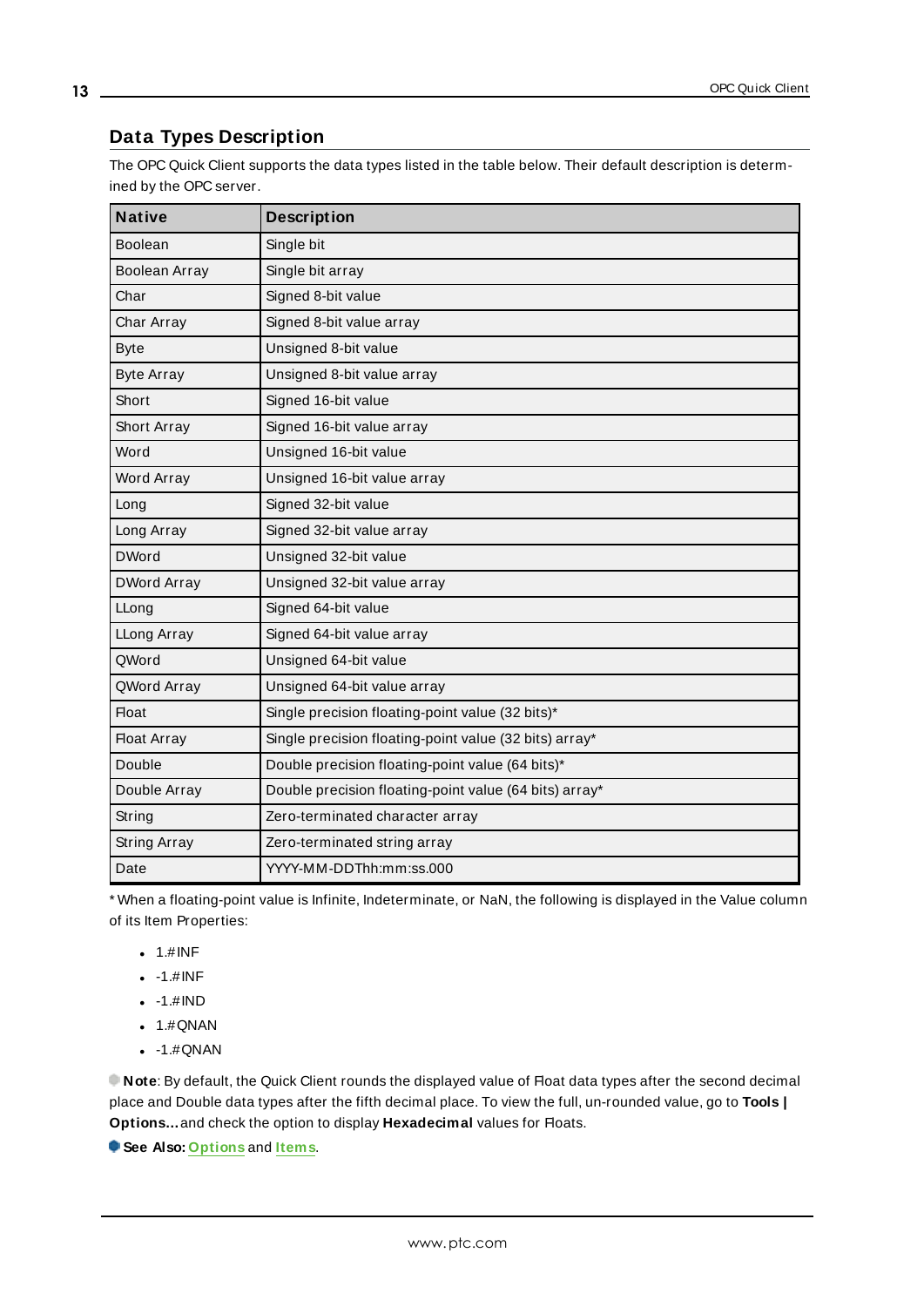# <span id="page-13-0"></span>**Operations**

The OPC Quick Client performs operations on an OPC server at the Server, Group, and Item level. This allows users to test the functionality of an OPC server.

### **Server Operations**

#### **Connect**

To establish a connection to the server, click **Tools** | **Server** and then select **Connect**. All groups and items will be added.

### **Disconnect**

To disconnect from the server, click **Tools** | **Server** and then select **Disconnect**.

#### **Reconnect**

<span id="page-13-2"></span>To re-establish a connection to the server, click **Tools** | **Server** and then select **Reconnect**.

#### **Get Error String**

To obtain an error description for any valid error codes, click **Tools** | **Server** and then select **Get Error String**.

| <b>Get Error String</b>                                      |                 |
|--------------------------------------------------------------|-----------------|
| OxC0040008<br>Error Code:                                    | Apply<br>Cancel |
| Error Description:                                           |                 |
| The item definition does not conform to the server's syntax. |                 |

**Note**: To request an error description from the server, enter the error code and then press **Apply**. If the server can translate the error code, the description will appear. An OPC server should be able to translate any OPC error code, in addition to Win32 errors.

<span id="page-13-1"></span>This operation tests the following server functionality: IOPCServer::GetErrorString ( ).

#### **Enumerate Groups**

To enumerate groups available to the server connection, click **Tools** | **Server** and then select **Enumerate Groups**.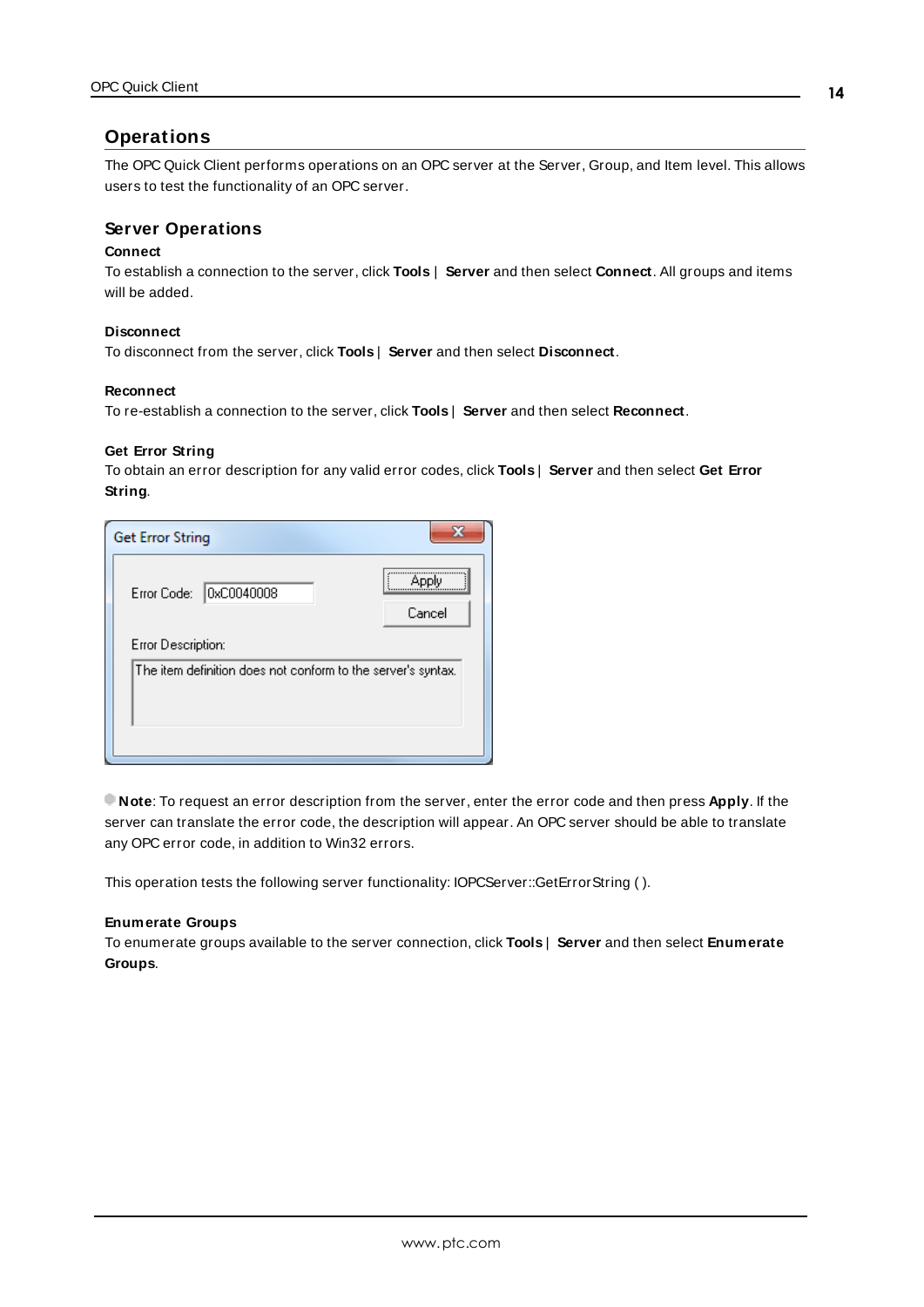| <b>Enumerate Groups</b>                        |                                                                                                            | x                                                         |
|------------------------------------------------|------------------------------------------------------------------------------------------------------------|-----------------------------------------------------------|
| Scope:<br>All Groups                           | Enumerate By:<br>Group Name                                                                                | Apply<br>▼<br>Cancel                                      |
| Enumerated List:<br>GroupA<br>GroupB<br>GroupC | Group Properties:<br>Name:<br>Update Rate (ms.):<br>Time Bias (min.):<br>Percent Deadband:<br>Language ID: | GroupA<br>5000<br>I٥<br>10<br>1033<br><b>Active State</b> |

**Note**: The server can be requested to enumerate groups by name or by object. When enumerating by name, the server passes back an enumeration of strings each containing the name of a group. When enumerating by object, the server passes back an enumeration of group interface pointers (IUnknown), which the client can make use of by querying for other interfaces. Either way, the client uses both mechanisms to obtain the same results: a list of group names along with the properties of each group. The client can request that only private groups (groups this client added to the server connection), public groups (groups that may have been added by another client, but are made available) or all groups be enumerated.

This operation tests the following server functionality: IOPCServer::CreateGroupEnumerator ( )., IOPCServer- ::GetGroupByName ( ), IOPCGroupStateMgt::GetState ( ).

#### <span id="page-14-0"></span>**Get Group By Name**

To obtain group properties by name, click **Tools** | **Server** and then select **Get Group By Name**.

| <b>Group By Name</b>    |                       |
|-------------------------|-----------------------|
| Name:<br>GroupA         | Apply<br>Cancel       |
| <b>Group Properties</b> |                       |
| Update Rate (ms.):      | 5000                  |
| Time Bias (min.):       | lo.                   |
| Percent Deadband:       | 10                    |
| Language ID:            | 1033                  |
|                         | <b>I</b> Active State |
|                         |                       |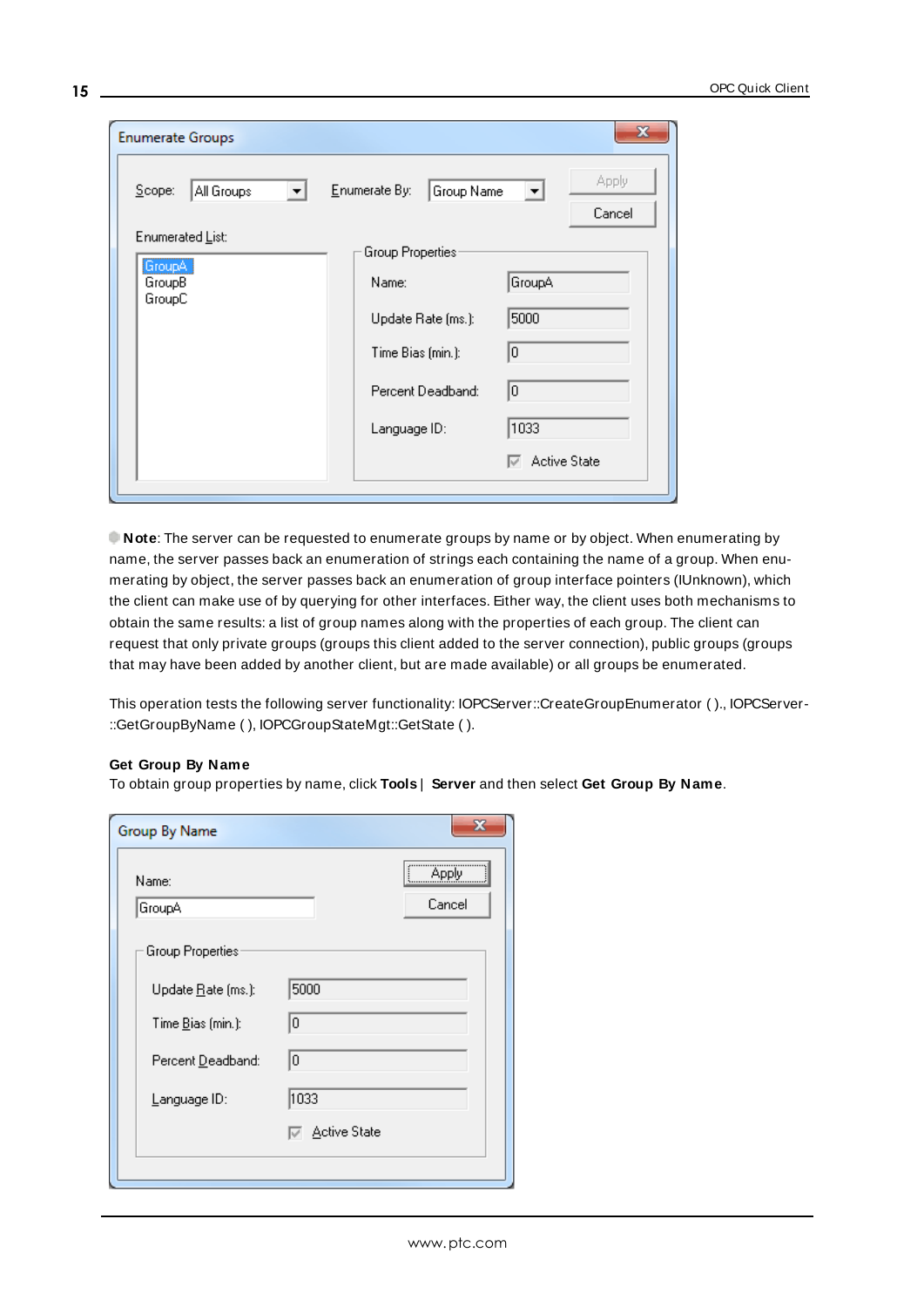**Note:** To request group properties by name, enter the name of the group and then press **Apply**. If the server can resolve the group name, the client will proceed to obtain the properties for that group.

This operation tests the following server functionality: IOPCServer::GetGroupByName ( ), IOPCGroupStateMgt::GetState ( ).

#### **Auto Create Tags**

To automatically create tags from the connected OPC server, click **Tools** | **Server** and then select **Auto Create Tags**. For more information, refer to **[Options](#page-17-0)**.

#### **Group Operations**

#### **Clone Group**

To clone the selected group, click **Tools** | **Group** and then select **Clone Group**. The OPC server should create a new group with a unique name and with identical properties to the group that is being cloned. If the cloned group contains items, those items should also be cloned. The state of the cloned group and items should be set to inactive.

This operation tests the following server functionality: IOPCGroupStateMgt::CloneGroup, SetState ( ), IOPCItemMgt::CreateEnumerator, SetClientHandles ( ), IEnumOPCItemAttributes::Reset, Next ( ).

#### <span id="page-15-0"></span>**Asynchronous Refresh (Cache / Device)**

To perform an asynchronous refresh from cache / device on the selected items, click **Tools** | **Group** and then select **Asynchronous 1.0/2.0 Cache Refresh** or **Asynchronous 1.0/2.0 Device Refresh**. Refreshes done using 1.0 use IAdviseSink to return refresh notifications. Refreshes done using 2.0 use connection points to exchange data between client and server.

#### **Item Operations**

#### **Set Active / Inactive**

To activate / inactivate the selected item(s), click **Tools** | **Item** and then select **Set Active** | **Inactive**. Only active items should receive on data change updates.

**Note:** The group must be set to active.

#### **Synchronous Read (Cache / Device)**

To perform a synchronous read from the cache / device on the selected items, click **Tools** | **Item** and then select **Synchronous Cache Read** or **Synchronous Device Read**.

#### **Asynchronous Read (Cache / Device)**

To perform an asynchronous read from the cache / device on the selected items, click **Tools** | **Item** and then select **Asynchronous 1.0/2.0 Cache Read** or **Asynchronous 1.0/2.0 Device Read**. Reads done using 1.0 use IAdviseSink to return read complete notifications. Reads done using 2.0 use connection points to exchange data between the client and server.

#### **Synchronous / Asynchronous Write**

To perform a synchronous / asynchronous write on the selected items, click **Tools** | **Item** and then select **Synchronous Write** or **Asynchronous 1.0/2.0 Write**.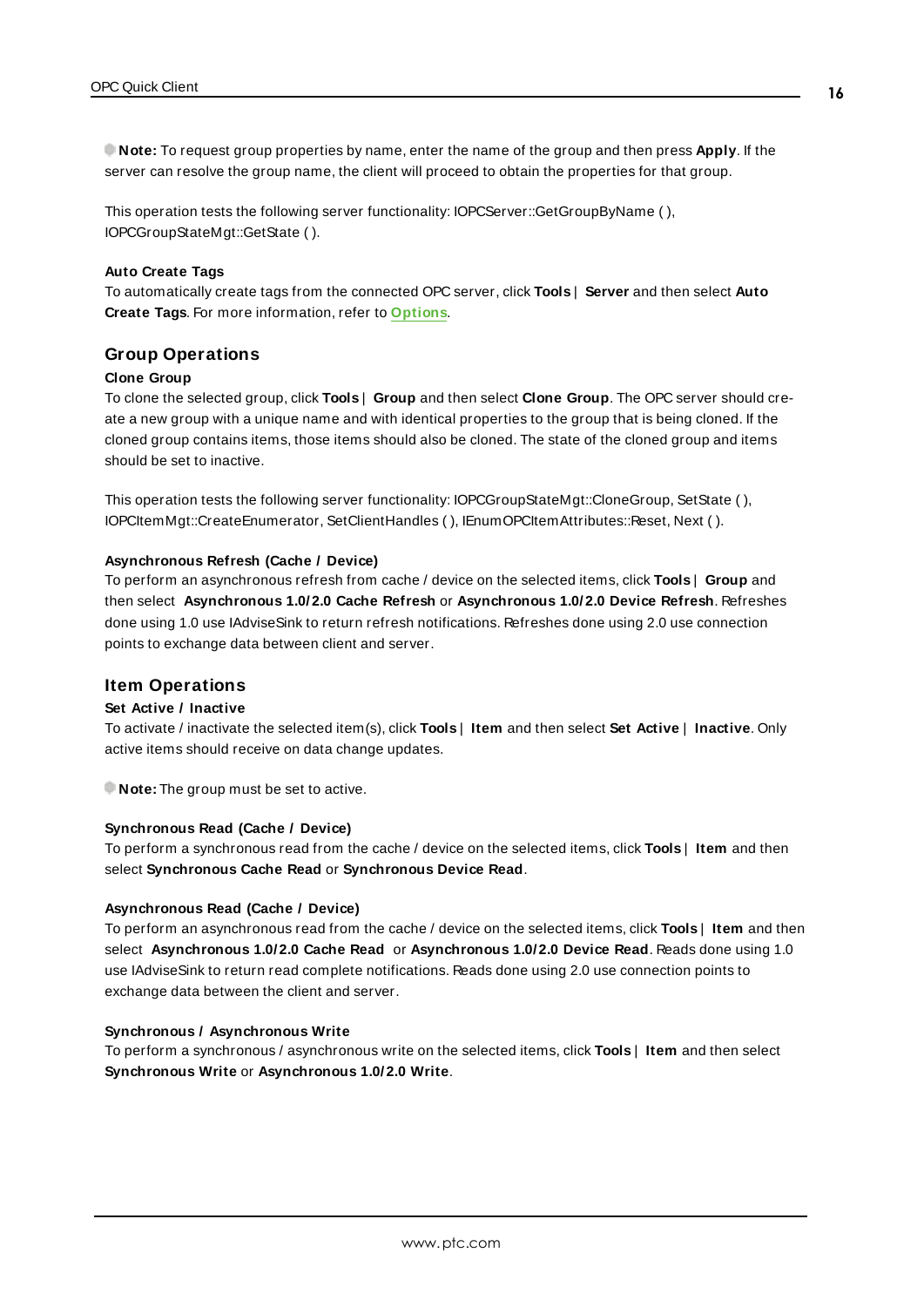| Item ID<br>Current Value<br>Channel1.Device1.Tag_1<br>250<br>Channel1.Device1.Tag_2<br>9979<br>Channel1.Device1.Tag_3<br>String 10 | Write Value<br>1000<br>2000<br>Time for a new string | OK.<br>Apply<br>Cancel |
|------------------------------------------------------------------------------------------------------------------------------------|------------------------------------------------------|------------------------|
|------------------------------------------------------------------------------------------------------------------------------------|------------------------------------------------------|------------------------|

**Note:** Both types of writes utilize the same dialog. The dialog displays the current value at a 100 millisecond refresh rate. To send the data to the server, enter the data to write in the Write Value column and then press **Apply**. To apply the write and close the dialog, click **OK**. To cancel the operation, click **Cancel**.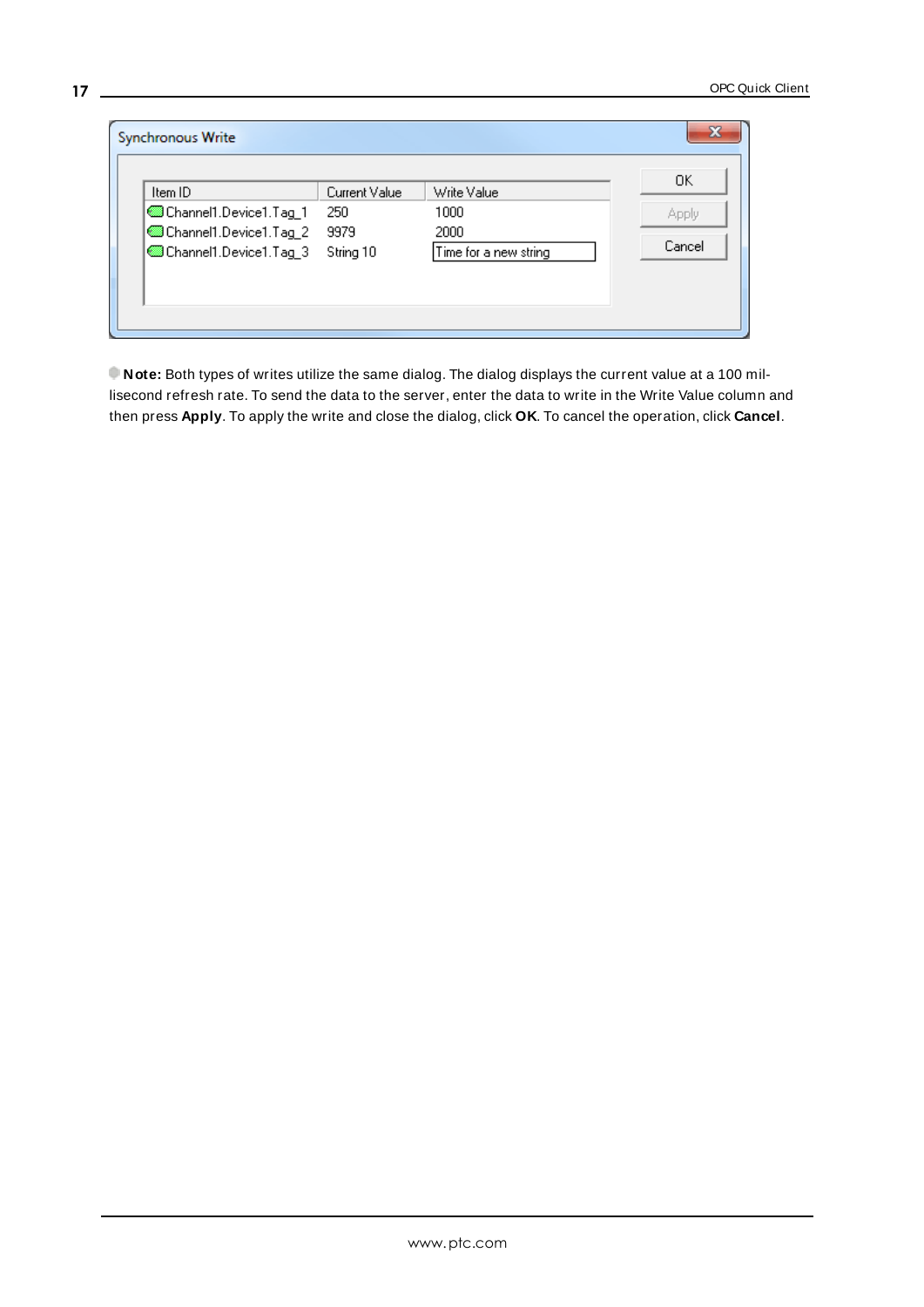## <span id="page-17-0"></span>**Options**

The OPC Quick Client is used to configure many settings. To open the Options dialog, click **Tools** | **Options**.

| x<br>Options                                                                            |  |  |
|-----------------------------------------------------------------------------------------|--|--|
| $\blacktriangleright$ Automatically build a client project when launched by the server. |  |  |
| $\Box$ Ignore browse paths containing leading underscores when auto-building            |  |  |
| $\blacktriangleright$ Prompt to save project on exit.                                   |  |  |
| 1000<br>Default group update rate (ms.):                                                |  |  |
| Auto-generated group name depth:<br>3                                                   |  |  |
| Show hexadecimal value for floating point numbers                                       |  |  |
| $\Box$ Use DCOM for remote security                                                     |  |  |
| OΚ<br>Cancel<br>Help                                                                    |  |  |

**Automatically Build a Client Project When Launched by the Server**: When checked, the OPC Quick Client will automatically build a client project with all the tags in the OPC server when it is launched from the OPC server. The default setting is checked.

**Ignore Browse Paths Containing Leading Underscores When Auto-Building**: When checked, items that belong to browse path segments beginning with an underscore will not be included in automatically built projects. These paths may include system or internal device tags. The default setting is unchecked (all available items will be included in the project).

**Prompt to Save Project on Exit**: When checked, users will be prompted to save the project before exiting the application. The default setting is checked.

**Default Group Update Rate (ms)**: This parameter specifies the default update rate for automatically generated groups. The update rate determines how often the OPC server will provide updates for changing data. The default setting is 1000 milliseconds. For more information, refer to **[Group](#page-8-0)**.

**Auto-Generated Group Name Depth**: This field specifies the depth level for names of automatically generated groups. The default setting is 3. For more information, refer to "Group Name Depth" below.

**Show hexadecimal value for floating point numbers**: When enabled, this option will affect how floating point numbers are displayed and written.

- In terms of display, this option causes Float or Double data types to display the floating point number in addition to the hexadecimal value. For example, "12.34 (0X414570A4)".
- In terms of writing, this option allows hexadecimal values to be written for Float and Double data types. The hexadecimal value should be in the form "0x12345678" for Floats (8 digits) and "0x123456789ABCDEF1" for Doubles (16 digits). Inputs that are not in a hexadecimal format will be treated as normal floating point inputs.
	- **Note:** This option will also increase the Floating Point Precision to 17.

**Use DCOM for remote security**: When checked, the OPC Quick Client, opens on next launch with systemlevel DCOM security settings. When unchecked, the OPC Quick Client opens with "wide-open" DCOM security settings. The default is unchecked.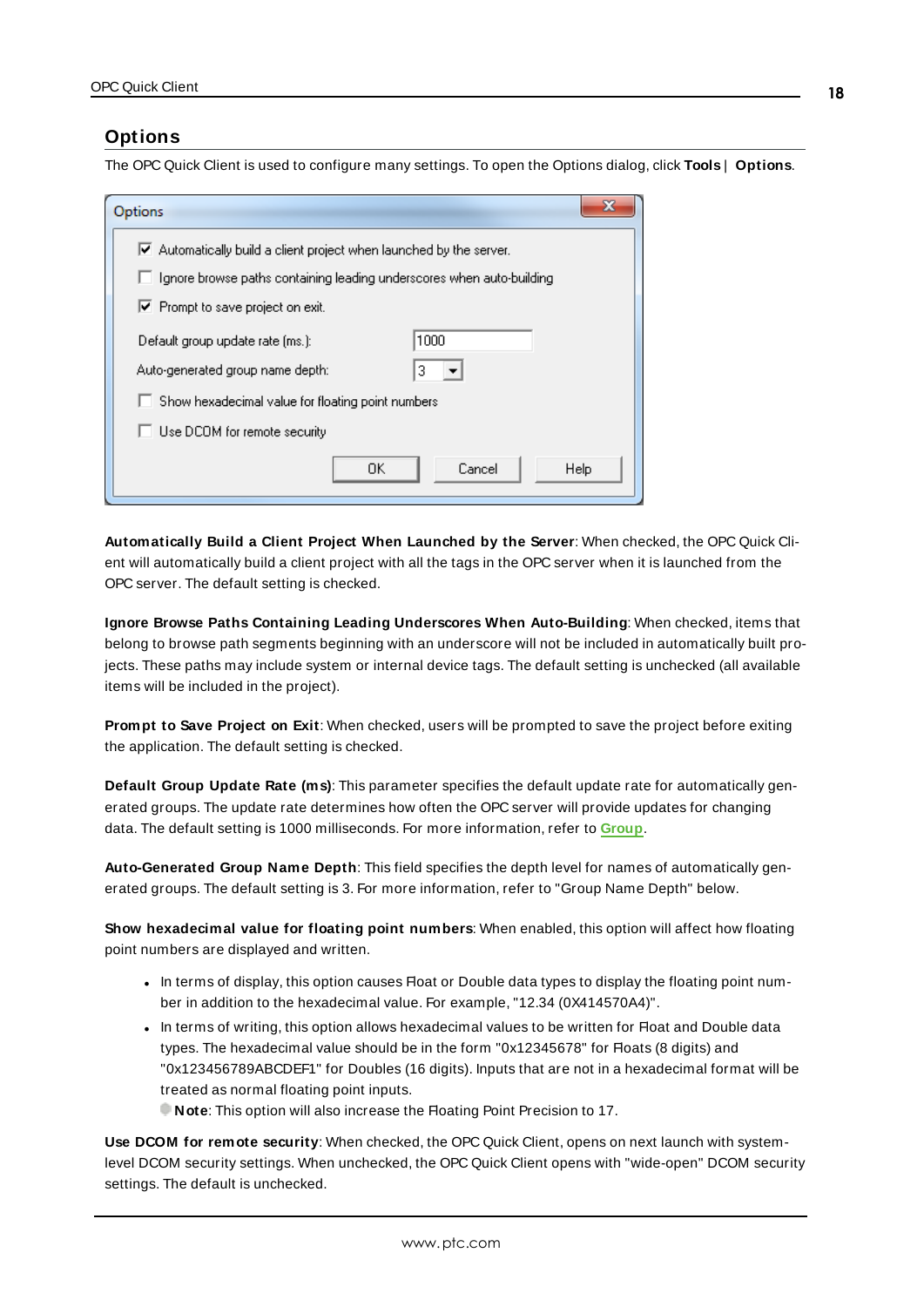# **Group Name Depth**

The higher the group name depth, the more sub-groups that will be created. For example, tags structured like "Channel1.Device1.Tag1" and "Channel1.Device1.Group1.Tag1" in OPC server will be added differently in OPC Quick Client depending on the Group Name depth setting.

| Depth<br>Level | <b>Description</b>                                                                                                                                                                                                                                                                                                           |
|----------------|------------------------------------------------------------------------------------------------------------------------------------------------------------------------------------------------------------------------------------------------------------------------------------------------------------------------------|
|                | The group "Channel1" (name depth: 1) will be created. Both tags will be added to this group.                                                                                                                                                                                                                                 |
| $\overline{2}$ | The group "Channel 1. Device 1" (name depth: 2) will be created. Both tags will be added to this<br>group.                                                                                                                                                                                                                   |
| 3              | The group "Channel1.Device1" (name depth: 3. Tag names do not form a part of the group<br>name) will be created. The tag "Channel.Device1.Tag1" will be added to this group.<br>The group "Channel1.Device1.Group1" (name depth: 3) will be created. The tag "Chan-<br>nel.Device1.Group1.Tag1" will be added to this group. |

**Note:** The maximum allowed group name depth is 3. In the example above, if there were any more subgroups inside Group1, they would be added to the OPC Quick Client group "Channel1.Device1.Group1".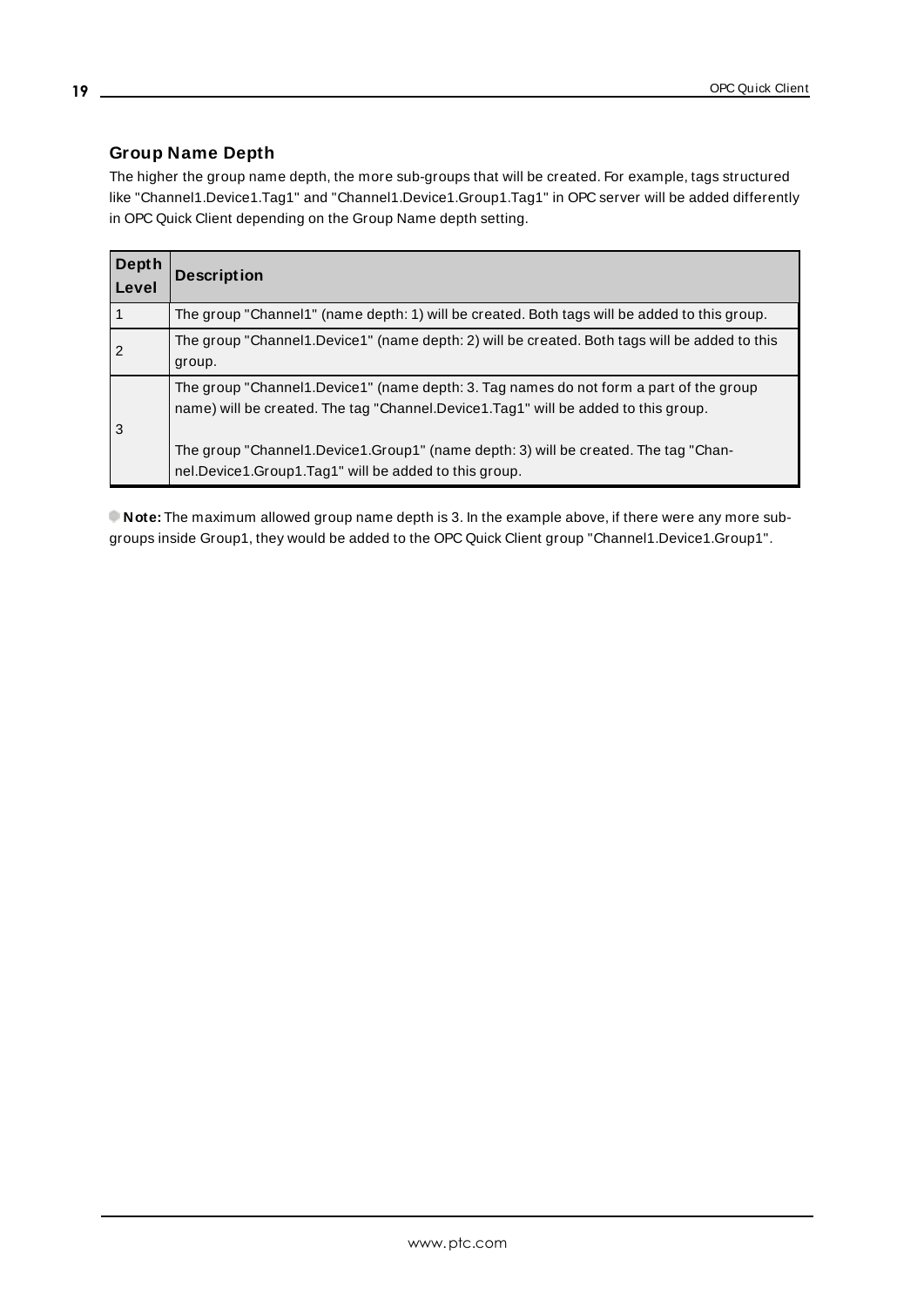## <span id="page-19-0"></span>**License Agreement**

### **License and Warranty**

The license and warranty refer to the OPC Quick Client provided with the OPC server. It does not refer to any other software provided by the supplier.

The OPC Quick Client Software accompanying this license agreement is the property of supplier and is protected by copyright law. A user's rights and obligations in its use are described as follows:

- 1. Users may not modify or attempt to reverse engineer the software, or make any attempt to change or examine the source code of the Software.
- 2. Users may not give or distribute copies of the Software or written materials associated with the Software to others.
- 3. Users may not sub-license, sell or lease the Software to any person or business.

### **Warranty**

The Supplier does not guarantee that the Software will satisfy application needs or be error free.

#### **Disclaimer of Damages**

Even if the Software does not satisfy the customer's needs or is viewed as failing to perform, in no event will the Supplier be liable to users for any direct or indirect damages, including lost profits or lost data. The Supplier's liability shall never exceed the purchase price for the Software.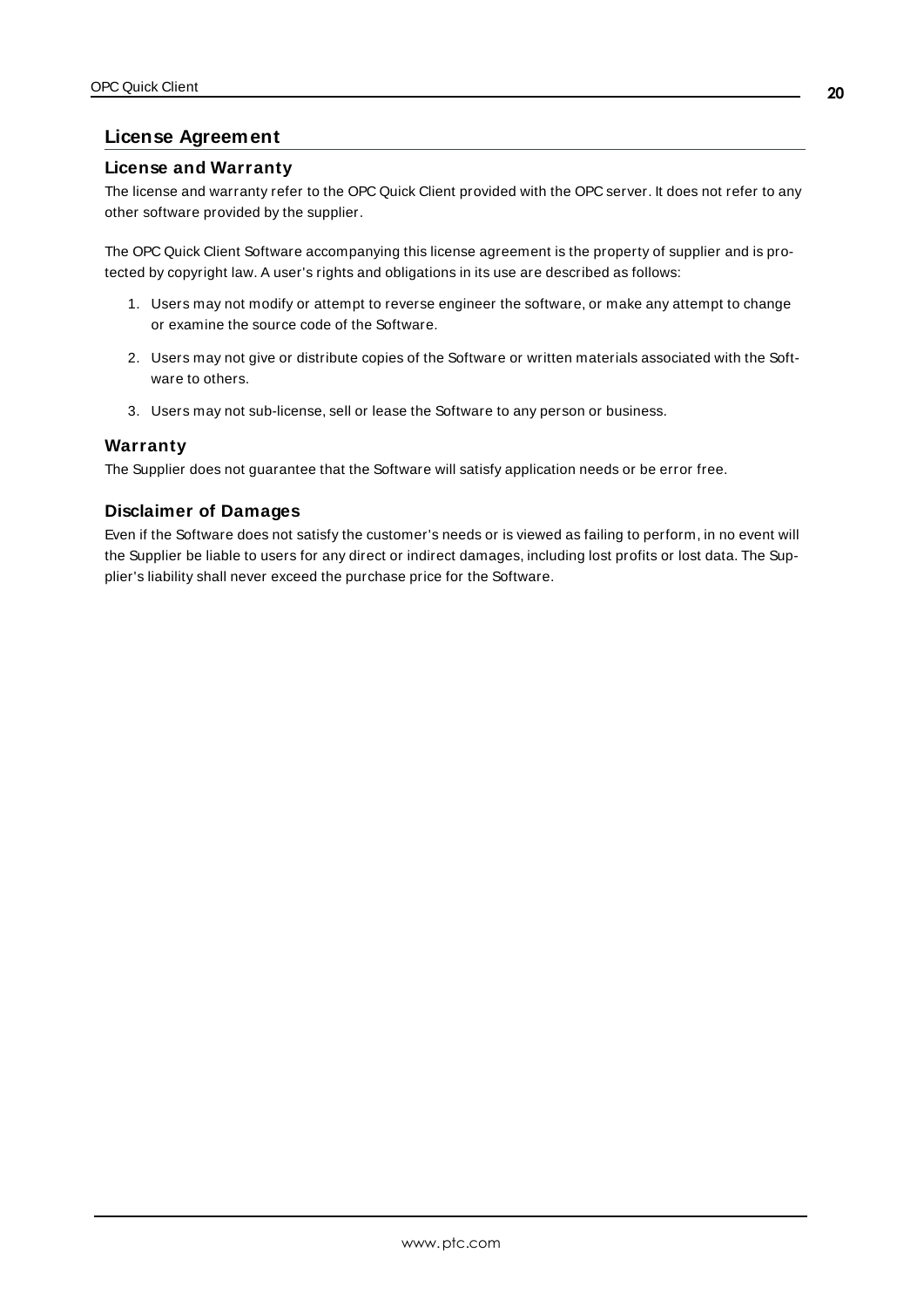# <span id="page-20-0"></span>Index

# **A**

Access Path [11](#page-10-1) Asynchronous Refresh [16](#page-15-0)

# **B**

Browsing Items [11](#page-10-0)

# **D**

Data Type [11](#page-10-1) Data Types Description [13](#page-12-0)

# **E**

Enumerate Groups [14](#page-13-1)

# **G**

Get Error String [14](#page-13-2) Get Group By Name [15](#page-14-0) Group [9](#page-8-0) Group Name [9](#page-8-1)

# **I**

Item Active State [11](#page-10-0) Item ID [11](#page-10-1) Items [11](#page-10-0)

# **L**

Language ID [9](#page-8-1) License Agreement [20](#page-19-0)